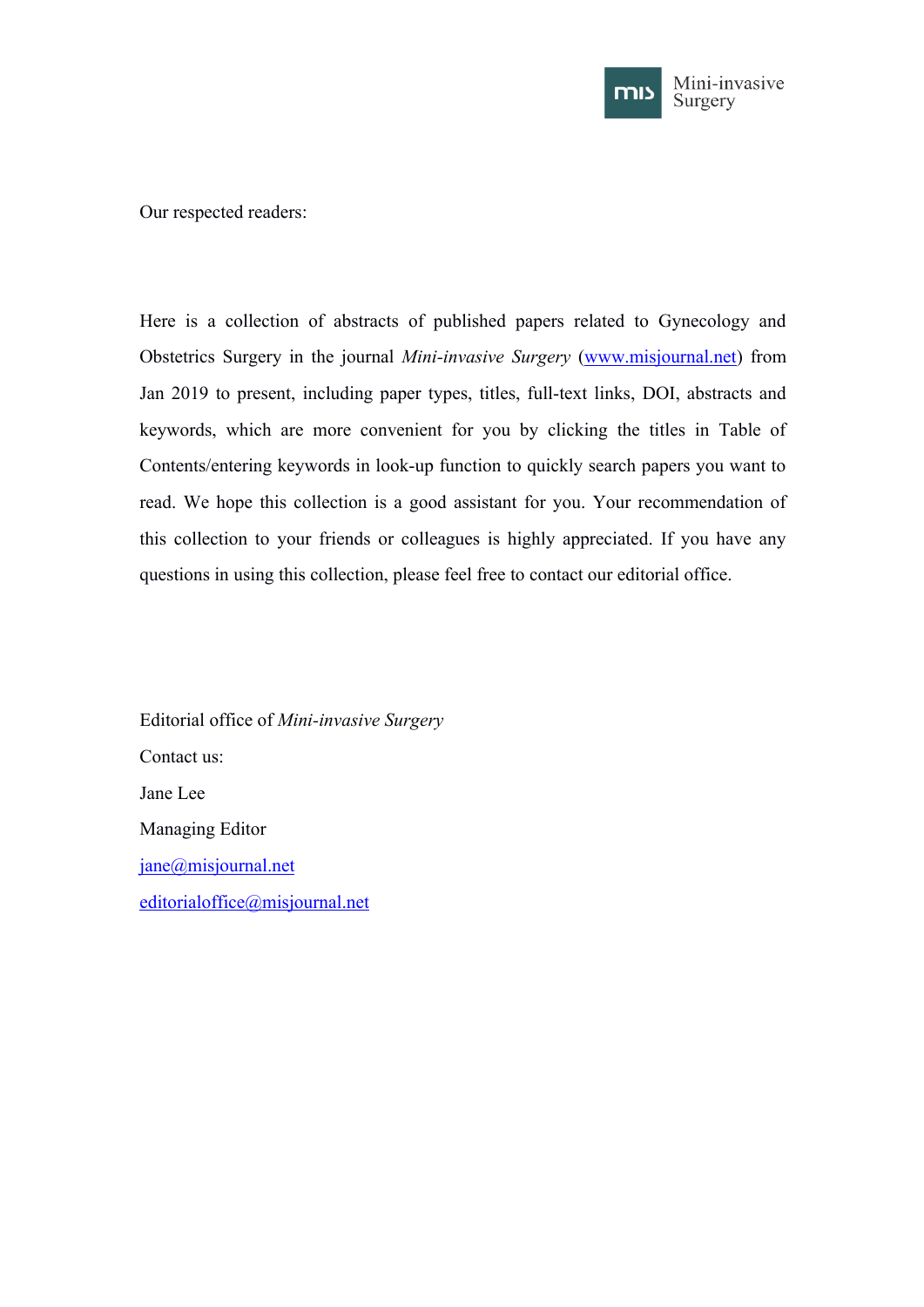

# Content

| Laparo-endoscopic single site hysterectomy in renal transplant women using conventional    |
|--------------------------------------------------------------------------------------------|
|                                                                                            |
|                                                                                            |
| Endoscopic-assisted ICG (EASI) technique for sentinel lymph node biopsy in breast cancer 4 |
|                                                                                            |
| Single-port laparoscopic myomectomy in the virgin womb - a retrospective analysis of 31    |
|                                                                                            |
|                                                                                            |
|                                                                                            |
|                                                                                            |
| Single-port three-dimensional endoscopic subcutaneous mastectomy for gynaecomastia: an     |
|                                                                                            |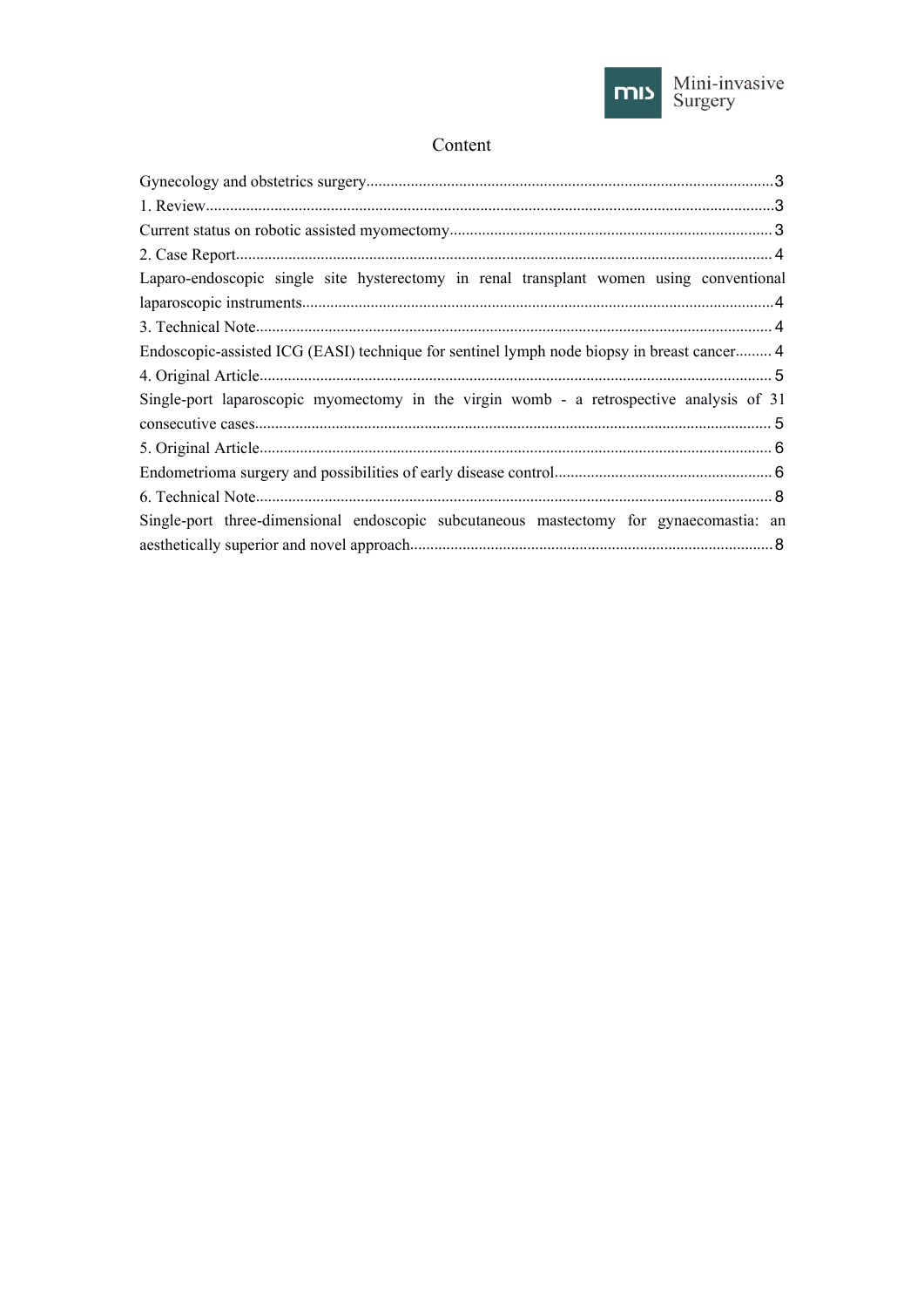

# <span id="page-2-1"></span><span id="page-2-0"></span>**Gynecology and obstetrics surgery**

## **1. Review**

#### **Current status on robotic assisted myomectomy**

## **[HTML](https://misjournal.net/article/view/4441) [PDF](https://misjournal.net/article/download/4441)**

Cite this article: Kiss I, Svobodova P, Karasek L, Svoboda B. Current status on robotic assisted myomectomy. *Mini-invasive Surg* 2021;5:55.

<http://dx.doi.org/10.20517/2574-1225.2021.70>

### Abstract

Uterine leiomyomas are common benign solid tumors of the uterus. While the presence of fibroids is rarely life threatening, they are associated with symptoms affecting quality of life and fertility. Myomectomy is a standard fertility-sparing surgery which should be considered for women suffering from fibroid-related symptoms who do not desire hysterectomy or any alternative treatment option. While open surgery is thought to be reserved for large and numerous myomas, mini-invasive methods as laparoscopy and robot-assisted surgery have evolved in the hands of experienced surgeons to also deal with these more complex cases. Robotic myomectomy has its advantages in lower blood loss, fewer complications, and shorter hospital stay over open surgery, whereas the comparison outcomes with laparoscopic myomectomy are still uncertain. Advantages of the wristed instruments, three-dimensional vision along with the incorporation of correct surgical techniques could emphasize the benefits of the robotic assisted approach in large and numerous myoma cases. Careful and detailed assessment should precede the surgery to recognize risks and steps to reduce operation time, which tends to be the most presented drawback of robotic myomectomy. As the tendency of robot-assisted surgeries is growing, many authors share their experience or publish comparison studies with other surgical methods. Our article describes the current status concerning robotic myomectomy, reviewing publications from the past five years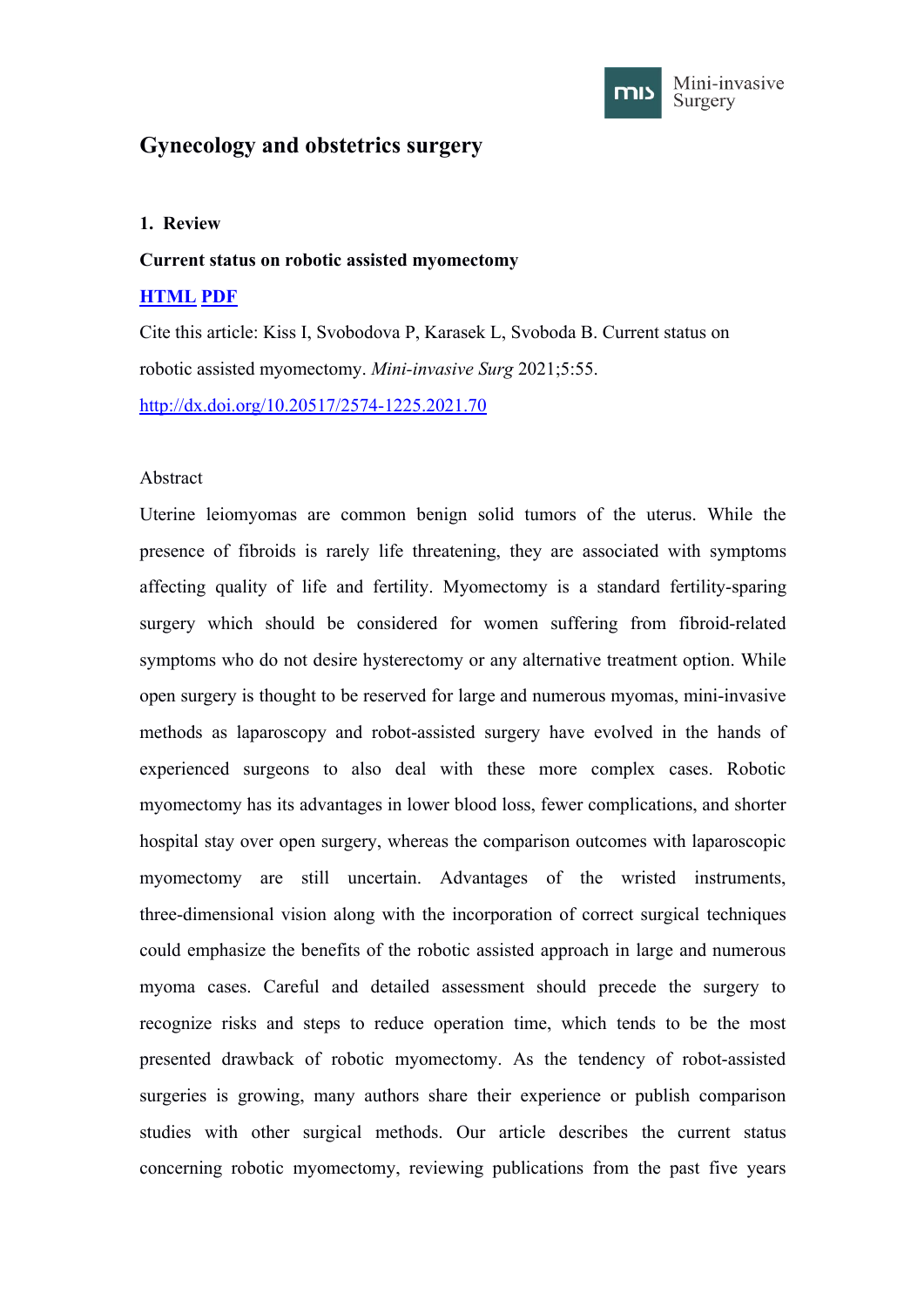

# <span id="page-3-1"></span><span id="page-3-0"></span>(2016-2021).

# **2. Case Report**

**Laparo-endoscopic single site hysterectomy in renal transplant women using conventional laparoscopic instruments**

# **[HTML](https://misjournal.net/article/view/4072) [PDF](https://oaepublishstorage.blob.core.windows.net/8235dbfe-01d0-4fb7-b19b-4e6041aa3afa/4072.pdf)**

Cite this article:Goh WA, Tan EMX, Nadarajah R. Laparo-endoscopic single site hysterectomy in renal transplant women using conventional laparoscopic instruments. *Mini-invasive Surg* 2021;5:30. http://dx.doi.org/10.20517/2574-1225.2021.42

## Abstract

Kidney transplant recipients are at a higher risk of developing cancers as compared to the general population. This is of concern when it comes to gynaecological pathologies because the transplanted kidney lies in the pelvic region, in close proximity to the diseased organ. The successful use of laparo-endoscopic single site surgery with conventional laparoscopic instruments for total hysterectomy and bilateral salpingo-oophorectomy in three patients with prior renal transplantation is reported.

## **3. Technical Note**

**Endoscopic-assisted ICG (EASI) technique for sentinel lymph node biopsy in breast cancer**

## **[HTML](https://misjournal.net/article/view/3452) [PDF](https://oaepublishstorage.blob.core.windows.net/679c0be7-6e74-4874-9edf-66d3ff997851/3452.pdf)**

Cite this article: Mok CW, Hing JXJ, Shetty SS, Tan SM. Endoscopic-assisted ICG (EASI) technique for sentinel lymph node biopsy in breast cancer. *Mini-invasive Surg* 2020;4:26. <http://dx.doi.org/10.20517/2574-1225.2020.04>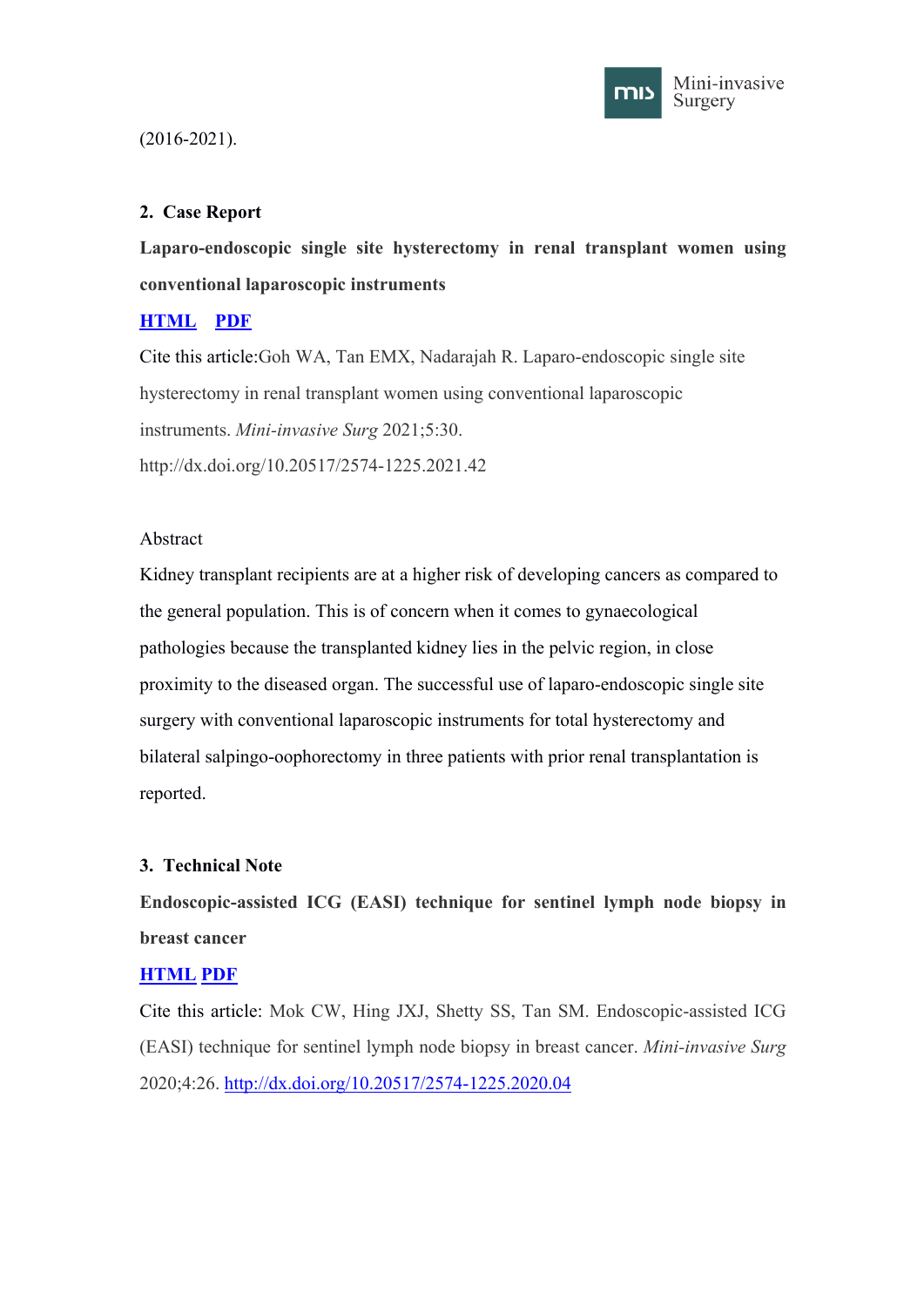

#### <span id="page-4-1"></span><span id="page-4-0"></span>Abstract

Sentinel lymph node biopsy is currently the standard of care for axillary staging in early breast cancer patients with no clinical or radiological evidence of axillary lymph node involvement. Novel techniques studied in recent years include the use indocyanine green (ICG) fluorescence imaging, which was reported in a recent network meta-analysis to be comparable to standard dual modality in terms of false negative as well as detection rate. However, there have been no standardized operative methods leading to the underutilization of this modality in clinical practice. In addition, technical limitations such as the difficulty in tracing ICG flow in obese patients further restrict the use of ICG fluorescence in sentinel lymph node biopsy. In this article, we describe in detail the use of the endoscopic-assisted ICG technique in performing sentinel lymph node biopsy, which addresses limitations associated with conventional use of ICG fluorescence imaging. The technical novelty of this technique lies in the fact that it has not been previously described in the literature and it allows for the identification of sentinel lymph nodes with minimal incision and tissue disruption as well.

#### **4. Original Article**

**Single-port laparoscopic myomectomy in the virgin womb - a retrospective analysis of 31 consecutive cases**

#### **[HTML](https://misjournal.net/article/view/3426) [PDF](https://oaepublishstorage.blob.core.windows.net/18bc0f77-39f7-4bef-a231-67358bbf04c0/3426.pdf)**

Cite this article: Tang FH. Single-port laparoscopic myomectomy in the virgin womb - a retrospective analysis of 31 consecutive cases. *Mini-invasive Surg* 2020;4:24. <http://dx.doi.org/10.20517/2574-1225.2019.60>

### Abstract

Aim: We aimed to evaluate the feasibility of single-port laparoscopic myomectomy in the virgin womb.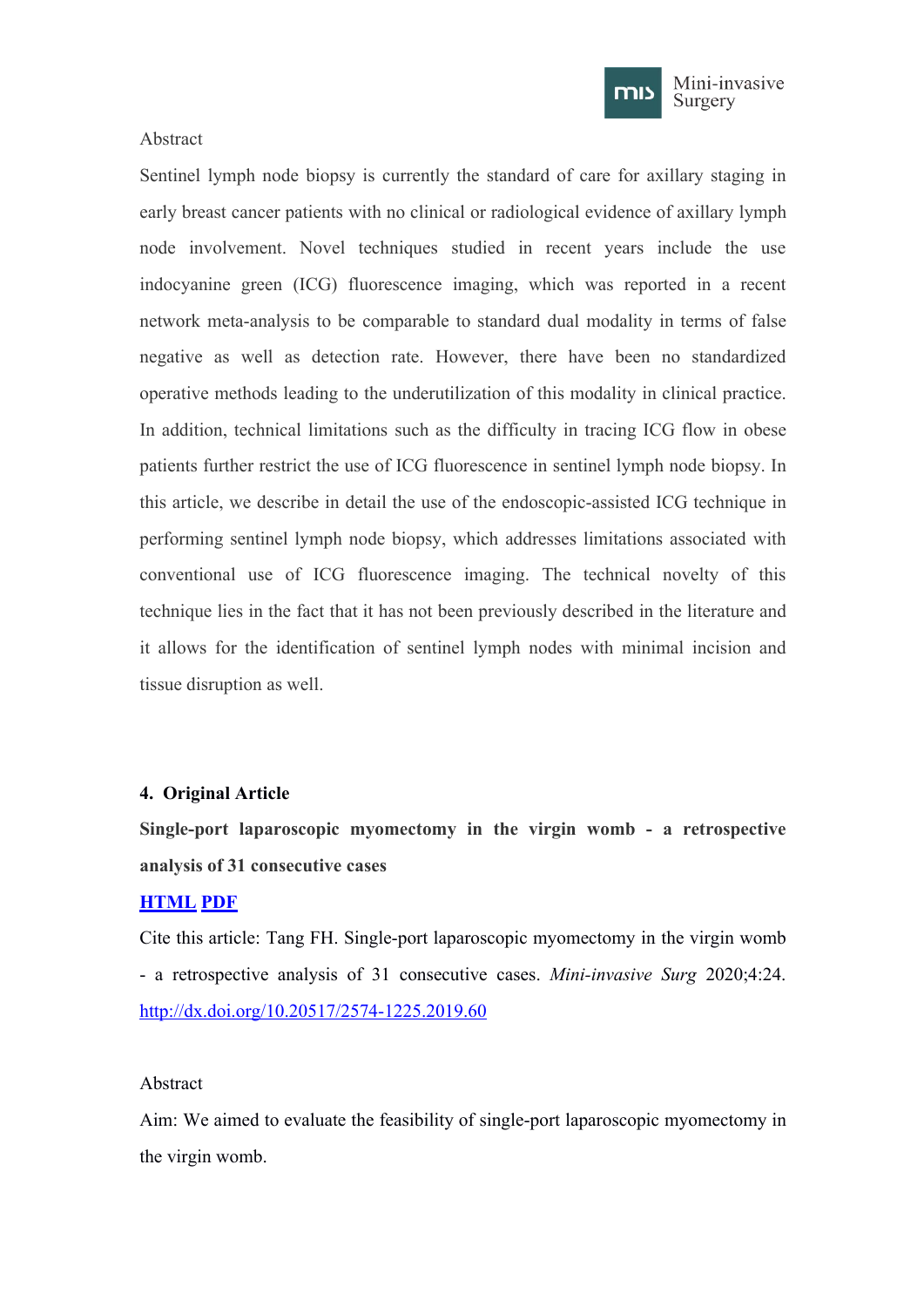

<span id="page-5-1"></span><span id="page-5-0"></span>Methods: A retrospective chart review of 31 consecutive cases between November 2017 and October 2019 performed by a single surgeon was performed.

Results: The mean age of patient was  $50.10 \pm 7.79$  years old. The mean BMI was  $23.55 \pm 4.36$  kg/m2. The mean number of myoma in single patient was  $3.84 \pm 2.45$ pieces. The mean maximum diameter of myoma in single patient was  $11.24 \pm 3.27$  cm. The mean operation time was  $182.32 \pm 52.39$  min. The mean blood loss was  $231.77 \pm 1.5$ 238.90 mL. The Visual Analogue Score (VAS) of pain when immediately arriving at the ward after operation was  $2.32 \pm 1.60$ . The VAS after 24 h dropped to  $1.23 \pm 1.43$ . In total, 119 myomas were removed in our study. There were 15 (48.4%) women with more than four myomas. Fifteen (48.4%) women had more than two myomas that were  $> 5$  cm. There were 58 (48.74%) intramural myomas, with mean diameter of  $6.72 \pm 4.41$  cm. Fifty-two (43.70%) subserous type myoma were removed with mean diameter  $2.58 \pm 3.35$  cm. Posterior myoma accounted for five (4.20%) pieces with mean diameter of  $9.30 \pm 4.49$  cm. The broad ligament type myoma accounted for four pieces (3.36%), and the mean diameter was  $3.74 \pm 1.87$  cm. There were 51 (42.9%) myomas > 5 cm in diameter. Among the different types of myoma, there were 36 (62.1%) intramural type and 6 (11.5%) subserous type, and all posterior and broad ligament type were > 5 cm in diameter. The blood loss and operation time showed no relationship to myoma number. There were differences in blood loss ( $P = 0.0359$ ) and operation time ( $P = 0.0537$ ) based on the maximum diameter of myoma. No learning curve was noted in the cumulative sum control chart analysis of the 31 consecutive cases.

Conclusion: In our 31 consecutive cases, the operation time, blood loss, and postoperative VAS score were all comparable to the previously published literature for single-port laparoscopic myomectomy. It is feasible for virgin women with symptomatic myoma to receive single-port laparoscopic myomectomy.

#### **5. Original Article**

**Endometrioma surgery and possibilities ofearly disease control**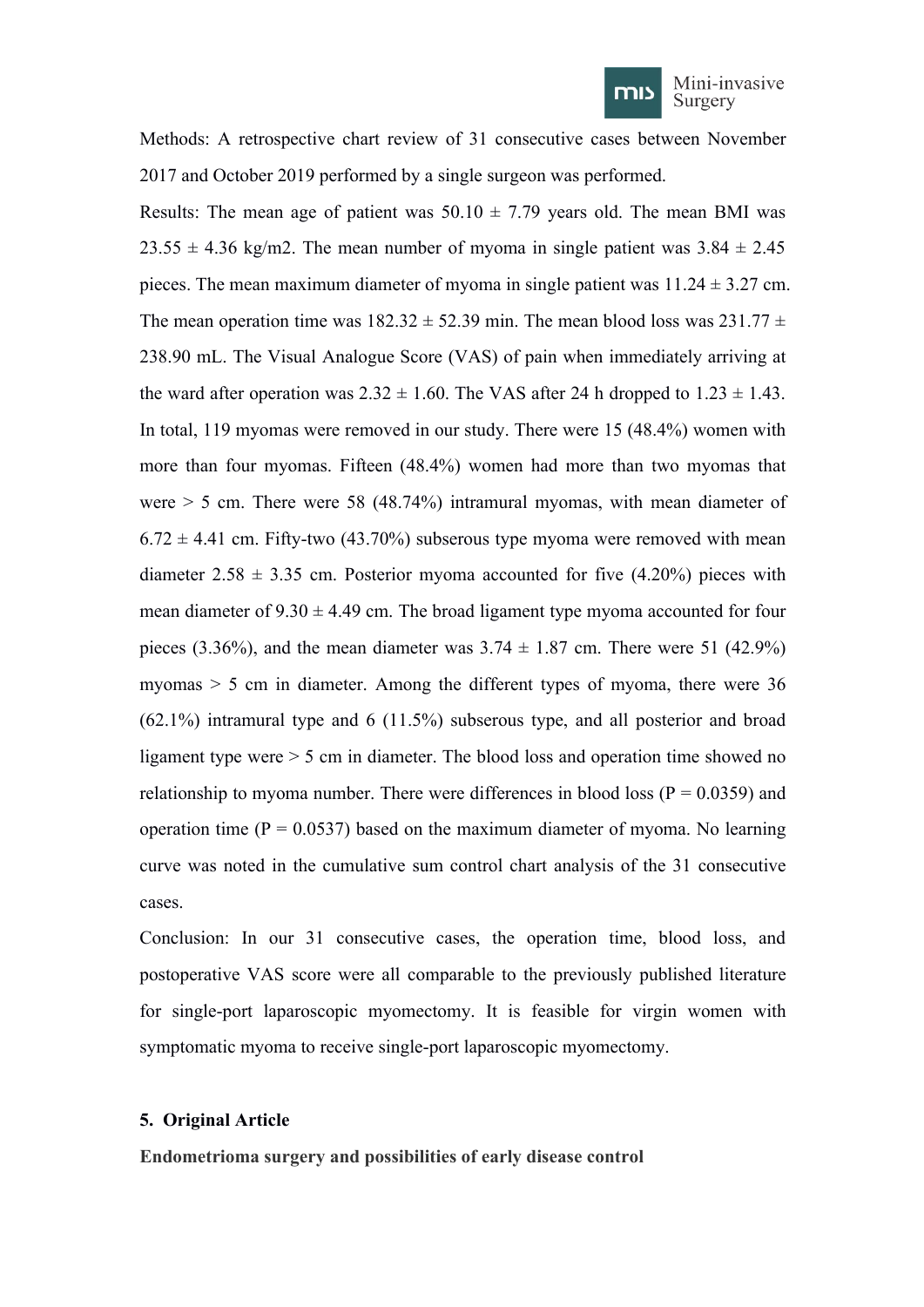

# **[HTML](https://misjournal.net/article/view/3522) [PDF](https://oaepublishstorage.blob.core.windows.net/32f932be-8b3a-4bd8-8ae2-eeaf08f30ed7/3522.pdf)**

Cite this article: Tanos V, Sowah E. Endometrioma surgery and possibilities of early disease control. *Mini-invasive Surg* 2020;4:39. <http://dx.doi.org/10.20517/2574-1225.2019.59>

### Abstract

Aim: The purpose of this study is to investigate the efficacy of surgical management in ovarian endometrioma for early disease control and long-term fertility preservation in adolescents and women of very young age. A history of cyclic pains in adolescents is highly associated with endometriosis. Sonography enables the diagnosis of small endometriomas 1-2 cm in diameter. Although it is obvious that the risk of damage to normal ovarian tissue is diminished when operating and removing a 2 cm endometrioma, it is not approved since there are currently no tools available to identify at-risk patients. Additionally, performing laparoscopic surgery with 5 mm instruments in patients with small endometriomas will likely cause more harm than benefit.

Methods: A literature review was performed using key words for endometrioma surgery, in vitro fertilization (IVF), implantation rate, pregnancy rate and adolescents. The pros and cons of surgical removal prior to assisted reproductive therapy (ART), outcomes of endometrioma surgical treatment before IVF, and current recommendations for endometrioma removal were investigated. Results: The total patient population from articles supporting removal of endometrioma before assisted reproductive therapy and evidence against were 30,741 and 9983 respectively. However, the only study reporting a statistically significant result found an 8.2% implantation rate for the surgical removal group vs. 12% in the direct-to-IVF group, and 14.9% pregnancy rate in the surgical removal group vs. 24.9% in the direct-to-IVF group. Damage to ovarian reserve and function due to surgery is exacerbated by large cyst size, stripping of the pseudocapsule and older age. Larger endometrioma, ablation of the endometrioma base and younger age are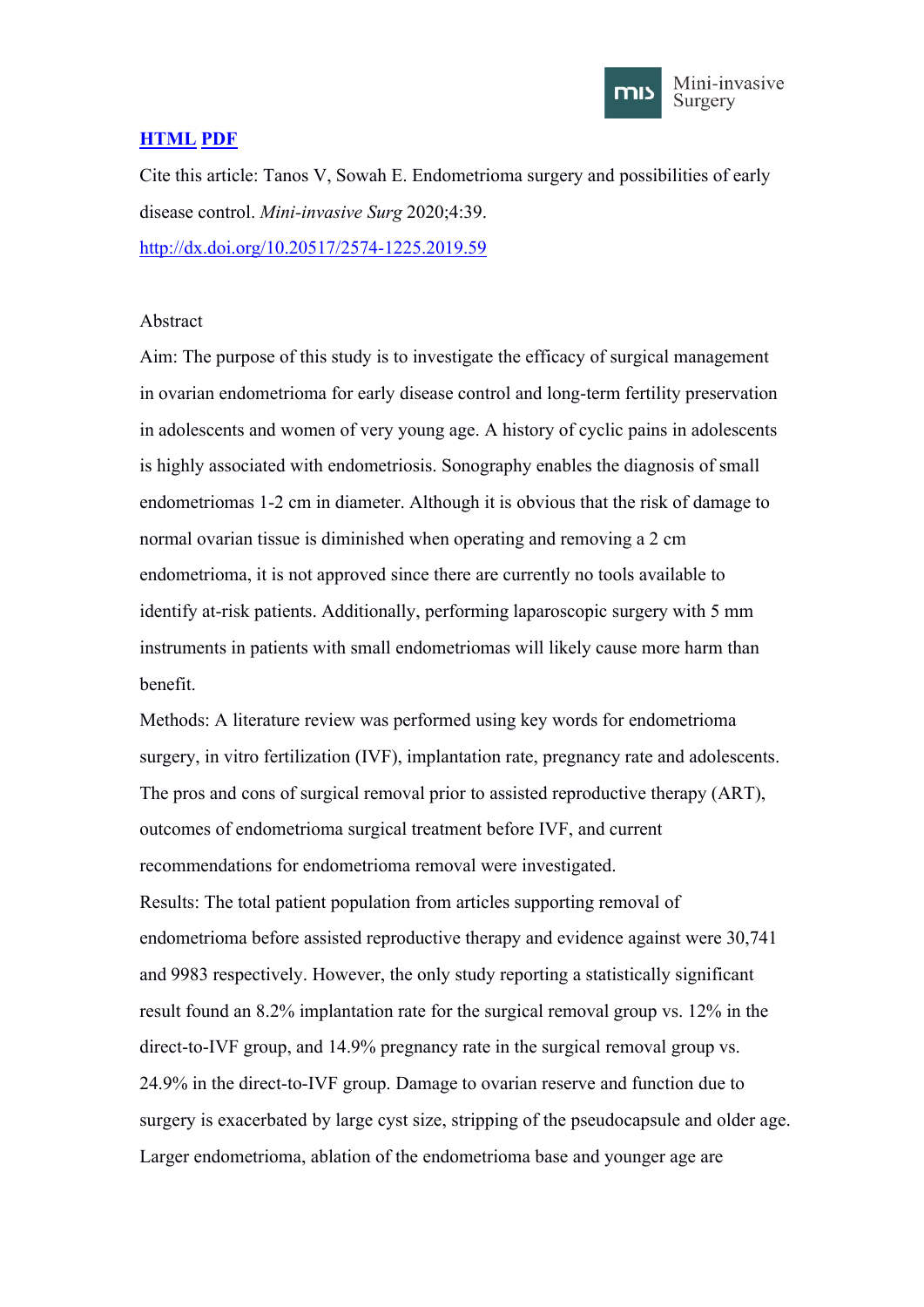

<span id="page-7-1"></span><span id="page-7-0"></span>associated with higher recurrence rate.

Conclusion: The patient's age, in addition to the size and type of endometrioma, can direct and indicate the timing of surgical management. Bilateral endometriomas and those larger than 7 cm are associated with more damage to ovarian reserve due to disease and surgery, as compared with unilateral lesions and those smaller than 7 cm. High-risk adolescents and very young women seeking fertility treatment can thus benefit from an early diagnosis of endometrioma. Treatment by trans vaginal hydro-laparoscopy of selected cases can probably be suggested for the treatment of small endometriomas, since 5fr instruments are used following microsurgery principles. Therefore, an early diagnosis of endometrioma, especially in young patients, must be encouraged, improved and standardized, through stepwise clinical reasoning and diagnostic testing.

## **6. Technical Note**

**Single-port [three-dimensional](https://misjournal.net/article/view/3300) endoscopic subcutaneous mastectomy for gynaecomastia: an aesthetically superior and novel approach [HTML](https://misjournal.net/article/view/3300) [PDF](https://oaepublishstorage.blob.core.windows.net/59230823-ba55-4aac-8bce-ad92b70224ed/3300.pdf)**

Cite this article: Mok CW, Hing JXJ, Tan SM. Single-port three-dimensional endoscopic subcutaneous mastectomy for gynaecomastia: an aesthetically superior and novel approach. *Mini-invasive Surg* 2019;3:40. <http://dx.doi.org/10.20517/2574-1225.2019.39>

## Abstract

Gynaecomastia is a benign clinical condition that can occur in men of all ages, attributed by the proliferation of glandular tissue. Most patients are asymptomatic while symptoms ranging from mild discomfort to severe pain can present in patients with gynaecomastia. In addition to these, this condition may affect the psychological well-being of patients leading to a need for further treatment. Medical treatment of primary gynaecomastia in the form of anti-oestrogen therapy has not been proven to